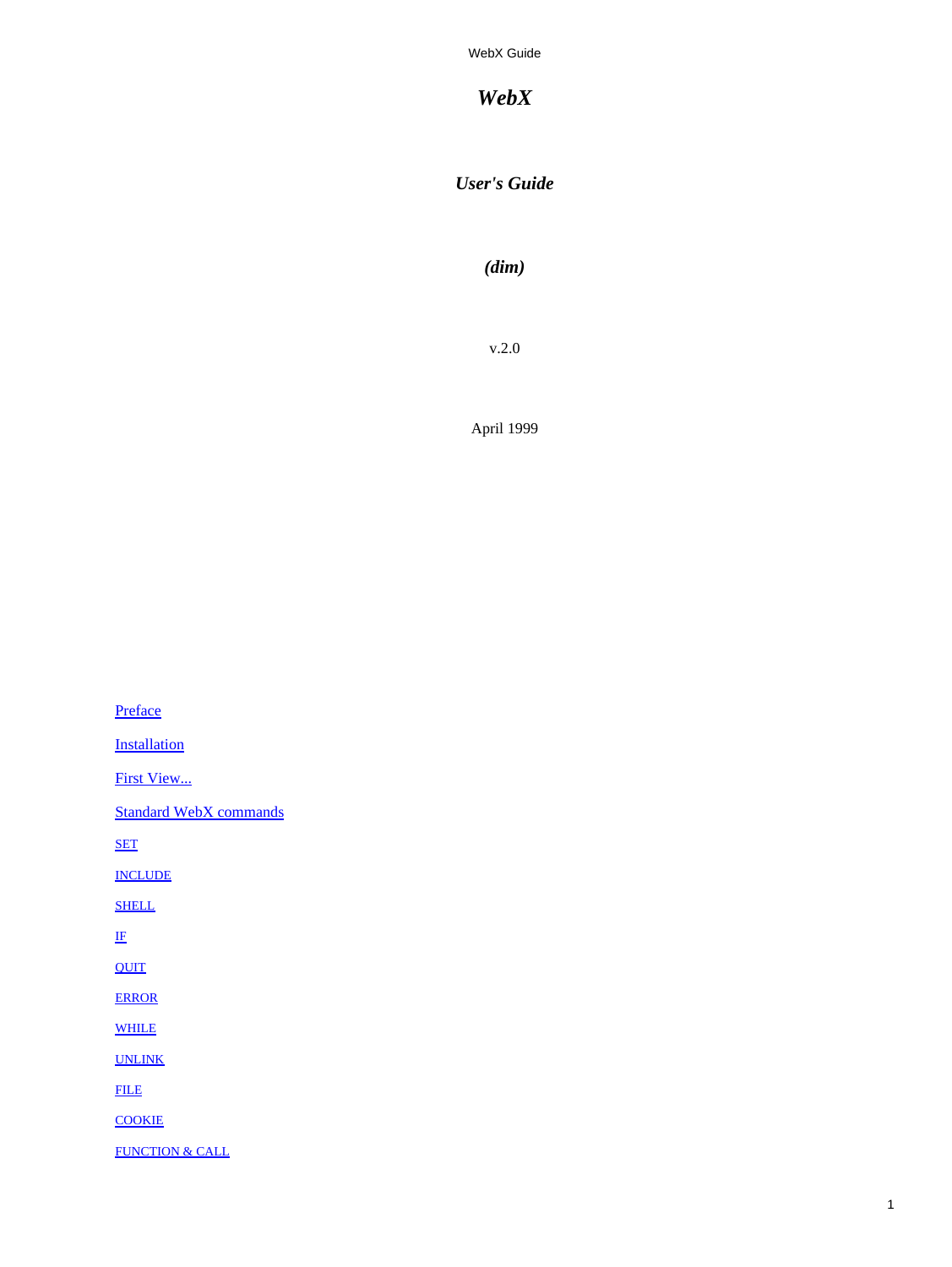<span id="page-1-0"></span>**[REPLACE](#page-9-0)** [FILE I/O](#page-9-0) [PROCESS I/O](#page-10-0) **[SLEEP](#page-10-0) [CHDIR](#page-10-0) [COMPILE](#page-11-0) [HTML](#page-11-0) [COMMENTS](#page-11-0)** [In−Line Values and Functions](#page-12-0) Database interface [Other features](#page-18-0)

# **Preface**

This software I've developed for my personal pleasure. It's a compilation of some my ideas which I wanted to see realized and used in Dynamic Web and Data Base developing. The goal of this product is to make our life more easy :) I say it every time when I develop something, but is it true for  $WebX - it's up to you...$ 

 So, I always wanted to have a kind of program which can be started with same interfaces on my Web server/browser and on my screen in shell mode. Second, I want to avoid any problems with design and result presentation of this program. The most simple and popular language today is HTML, and it's always more sample (in idea) to add several dynamic commands into existing page, than to put the whole page description into the program code. That's why I've decided to write a program capable to add an HTML extension into already existing or completely new pages, to have more softness in development.

And today you can find a lot of product with the same idea and sometimes doing the same thing... So, what is different? REALIZATION! :−) I propose you my realization, which is started from the begin of 1995 and continues its life. For the moment I've ported it on INFORMIX, ORACLE, MySQL and PostgreSQL, of course it turns on any UNIX, no comments for NT. :))

# **Installation**

If you've downloaded the full binary pre−installed version you have just to follow the included installation notes, install the product and skip this section. In other way, if you want to personalize your installation or modify it − don't skip.

So, before to do anything you have to be sure what do you want:

- if you want to use WebX on your Web server you need first to have HTTP server already installed;
- if you want to have an access to the database via WebX you need to have already installed Server or Client software for this RDBMS;
- you have nothing to do if you want to use WebX as a shell tool, why not...

### Now you can install WebX:

• First, you need to create /WebX directory

\$ mkdir /WebX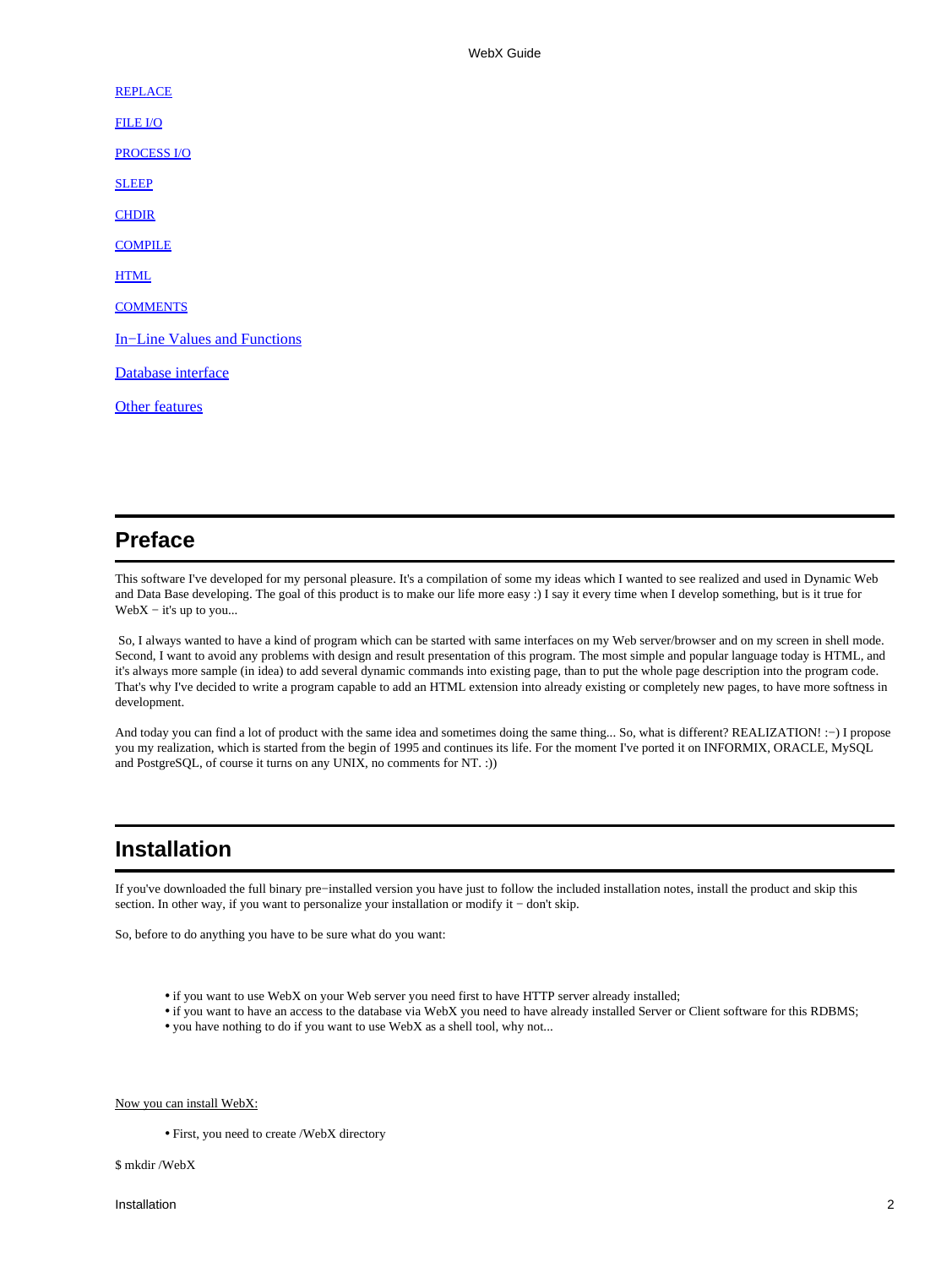#### <span id="page-2-0"></span>\$ cd /WebX

• Second, you have to create your environment file named "x.env" and which contains all environment values you wish to be useful to set during WebX execution. The format of this file is very sample: each line represent a value setting follows syntax NAME=VALUE.

For example:

\$ cat x.env PATH=/usr/bin:/sbin:/informix/bin:/oracle/bin TMP\_DIR=/tmp INFORMIXDIR=/informix INFORMIXSERVER=ol\_goldgate ORACLE\_HOME=/oracle ORACLE\_SID=dim MYSQL\_HOST=goldgate

\$

Note: the TMP\_DIR is the reserved name and it's used to specify the WebX temporary directory. The default value is "/tmp".

• The last you need to create your WebX config file named "x.config". Each line in this file represents the WebX instance configuration for one HTTP server. The line format is follow:

#### **ServerName:Port RootDirectory DefaultDataBaseName [hold]**

- ServerName and Port − your HTTP server name and its port number. For using WebX in shell mode you have to put here shell:00
- RootDirectory the name of the root directory for WebX script files, so only files from this directory and its subdirectories can be executed for the current server configuration. As WebX is a kind of page interpreter this restriction protect your site against "hacking" interpretations of any other files from your hard disk (like /etc/passwd for example).
- DefaultDataBaseName the default database name uses for any database connection, can be replaced by "-" if the database name is taken from environment variable (like ORACLE\_SID)
- hold − is optional value that protect the database name changement for the current server configuration.

For example:

\$ cat x.config goldgate:80 /WebX/goldgate − goldgate:81 /WebX/admin db\_admin hold shell:00 /WebX/shell -\$

Note: you can change the default "/WebX" directory by setting the **X\_HOME** value in your environment for personal use and development.

Now you can copy WebX executable files to your server cgi-bin directory or in /usr/bin for using from shell (WebX - without db connections, WebX.IFX − to communicate with INFORMIX, WebX.ORA − with ORACLE, WebX.pSQL − with PostgreSQL, WebX.mySQL − with MySQL)

# **First View...**

So, every page files you places into the WebX RootDirectory for your server you can execute via standard cgi−bin URL adding your page name:

/cgi−bin/WebX/pagename **or** /cgi−bin/WebX?X\_PAGE=/pagename

where X\_PAGE is reserved variable for pagename settings.

From shell you can start it as:

#### \$WebX pagename

Your page will be interpreted by WebX and the output will be placed to your browser or to your screen if you are in shell mode. Any additional parameters can be passed using standard GET or POST method (HTTP server) or as command line parameters in shell mode. For example :

HTTP GET: http://yourhost/cgi−bin/WebX/pagename?name1=value1

HTTP GET: http://youthost/cgi−bin/WebX/pagename?name1=value1&name2=value2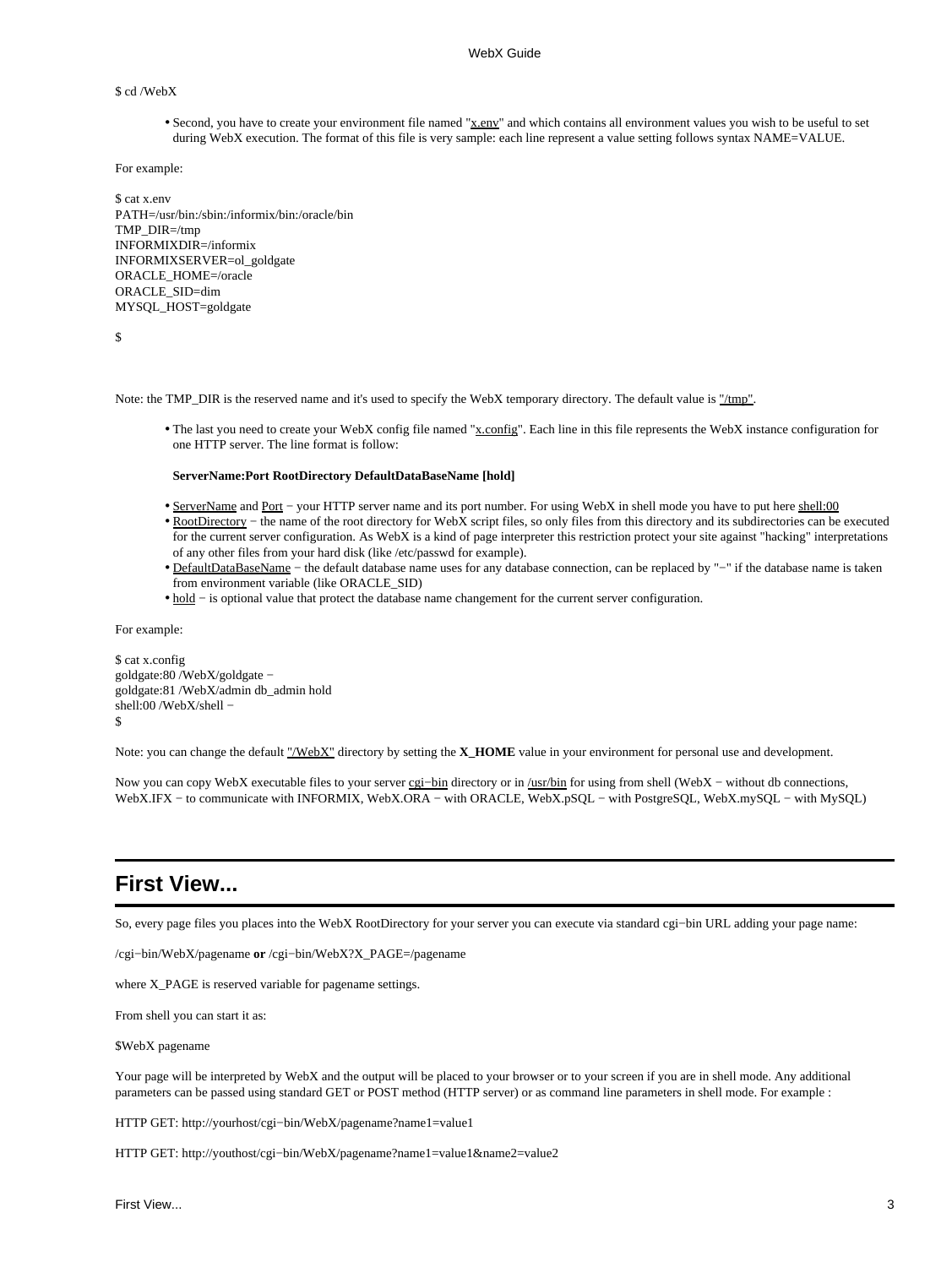<span id="page-3-0"></span>Shell: \$WebX pageame −name1 value1 −name2 value2

Within your page you can access to your variables directly or via multiple functions, for example just put \$(name1) to show in this place the current value of the name1.

You can use also:  $(\text{name2})$ ,  $(\text{name2})$ ,  $(\text{name1})$ ,  $(\text{name3})$ ,  $(\text{name1})$ ) In case of \$(\$(name1)) will be printed value of the variable which name is a value of name1.

# **Standard WebX commands**

Each line from your page which starts with SPACES or TABS follows with "<@" WebX will try to interpret as a WebX command... If your command is too long you can cut it into several slices ended by back−slash ('\').

This chapter will present the standard set of commands which you can use on any page managed by WebX.

# **SET**

#### Syntax:

<@set> Name value <@Name>= value <@Name>++ <@Name>−− <@Name>+= value <@Name>−= value  $\langle \text{@Name}\rangle^*$  = value <@Name>/= value <@Name>%= value

Action: Set value to variable Name, if Name doesn't exist it'll be created. Any symbols of set: *{}[]``~~''^^""* can be used as begin/end marker of the value string. The extensions *++, −−, etc.* add the set of sample arithmetic operation under variables.

#### Examples:

<@Year>= 1995  $\langle \omega \rangle$ Name $\geq$  -  $\sim$ Dimitri $\sim$ <@Name>= "\$(Name) (dim)"  $<$  @Year $>$ ++  $\langle$ title> WebX  $(Name)$  (c)  $(Near)$   $\langle$ title>

# **INCLUDE**

### Syntax:

<@include> pagename

Action: Include and interpret by WebX another page. You can have till 10 recursive includes. Every variables are common for all pages, during executing the reserved variable **DIR** keep always the name of the current directory for the current page.

### Examples:

<@include> \$(DIR)/x.include

## **SHELL**

Syntax: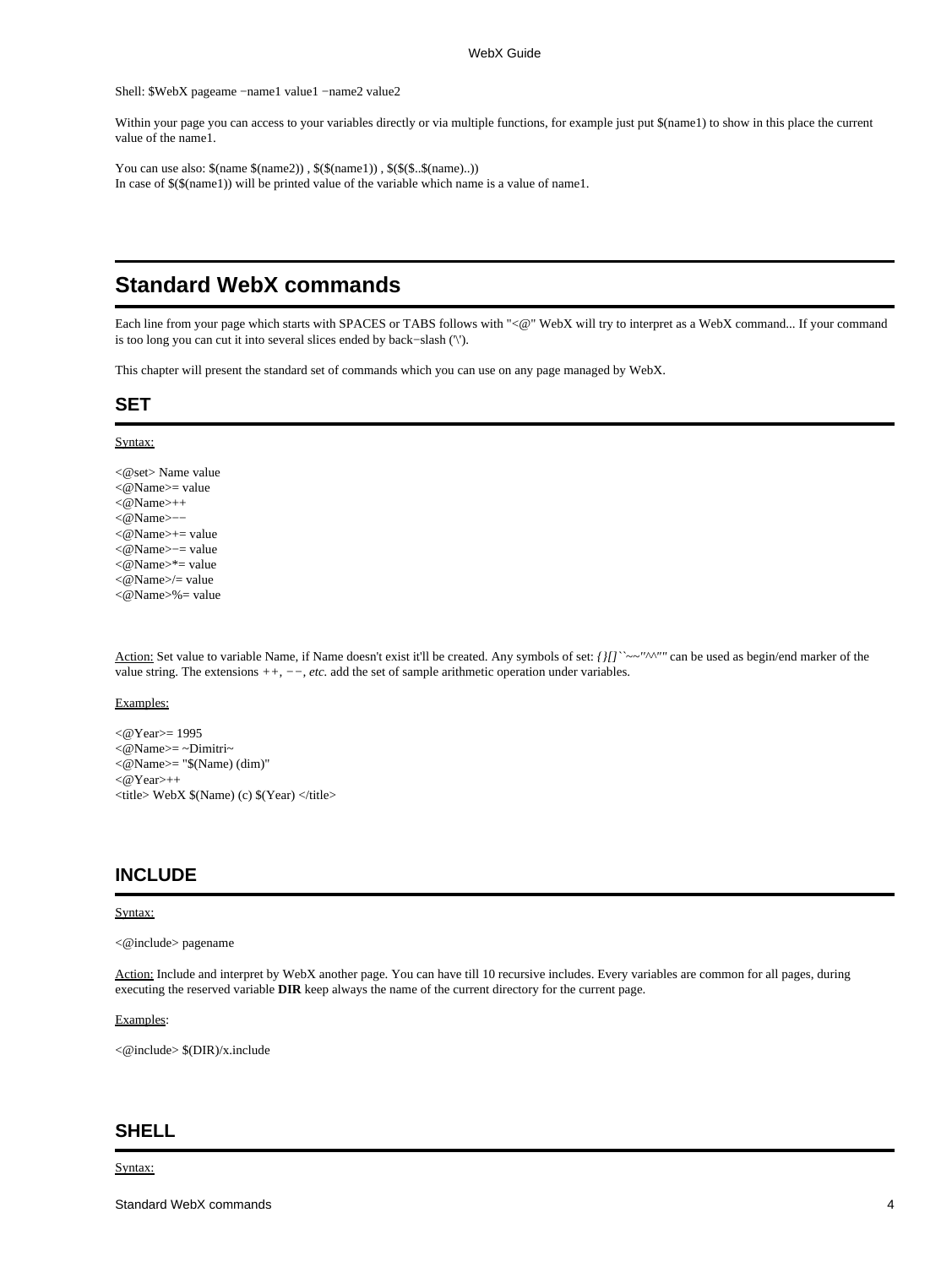#### <span id="page-4-0"></span><@shell> shell−command

Action: execute a shell command (via system(2)).

### Examples:

<@shell> env | sort <@shell> ls −l \$(Filename)

# **IF**

### Syntax:

<@if> condition <@WebXcommand> ...

 $\langle \emptyset \rangle$  if  $\langle$  condition

<@end>

<@if> condition

... <@else>

...

...

<@end>

Action: no comments :−)

Conditions :

**icmp** X **op** Y − integer comparison between X and Y **cmp** X **op** Y − string comparison between X and Y X **op** Y − string comparison between X and Y

X,Y − Values **op**: >,<,>=,<=,==,!=, like, !like for like you can use any pattern as: "\*?[a−z]"

**fmt** NAME format − check format of NAME value

**format**: int − check for integer float − check for float

**filled** NAME − check variable NAME exists and filled

**exist** Filename − check than file Filename exist

**EOF** − check if EOF reached during database search

**Note** : !icmp, !cmp, !filled, !EOF, !script, !fmt, !exist can be used for **NOT** conditions...

Examples:

```
\langle \text{@if}\rangle $(number) == 0 \langle \text{@number}\rangle = 100
<@if>icmp $(count) <0 < @count>=0...
<@if> !filled Name
<@Name>= UNKNOWN
<@Profile>= "−"
<@end>...
<@if>$(Name) == ADMIN<h1> Welcome to the Administration Service </h1>
<@call> welcome
<@else><h1> Access Forbidden </h1>
<@end>
```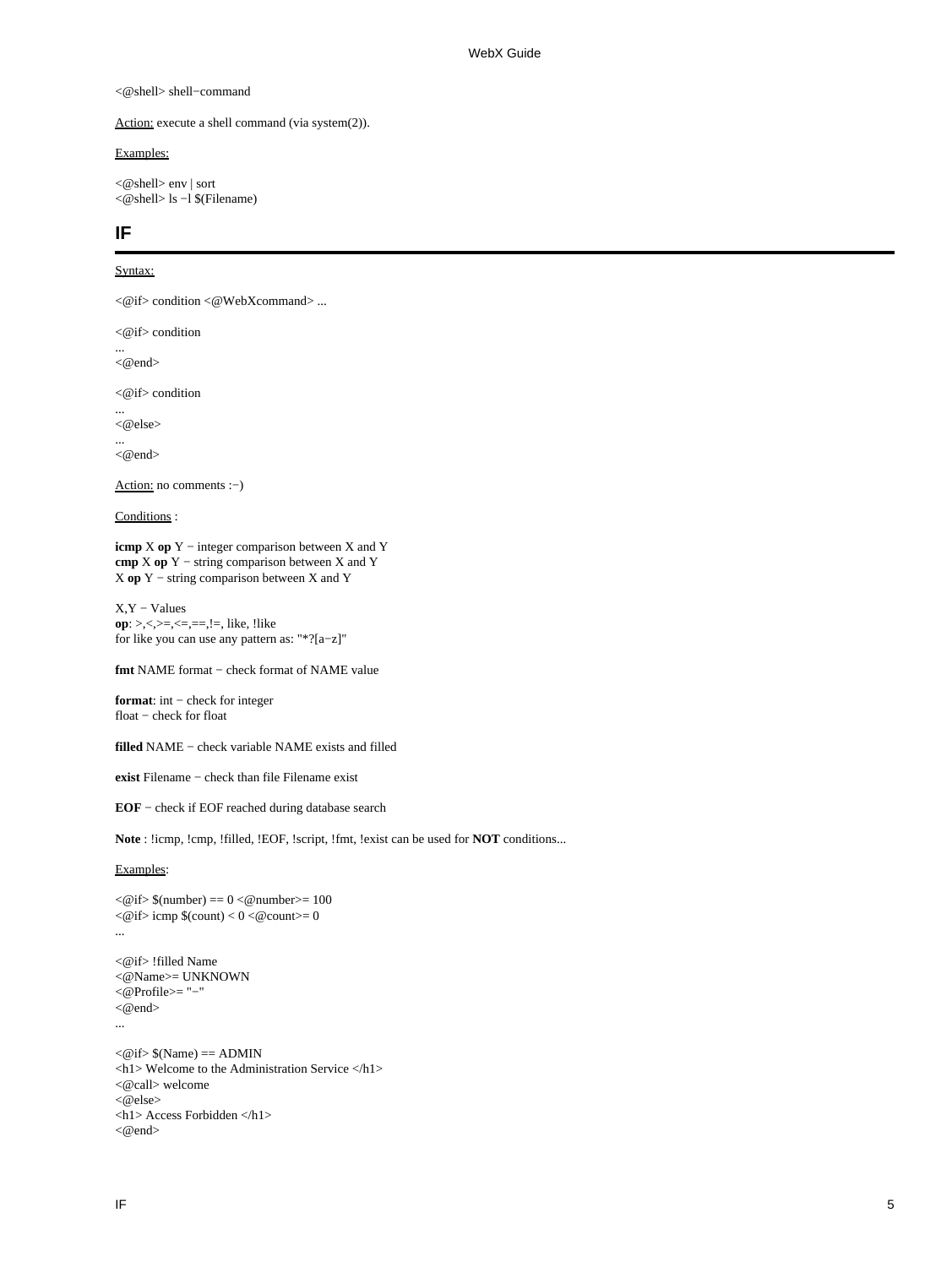# <span id="page-5-0"></span>**QUIT**

# Syntax: <@quit>

Action: stop WebX execution

### Examples:

 $<$  @ if > \$(MAX) = 1000 <h1> Reached MAX value... </h1>  $<@$  quit $>$ <@end>

# **ERROR**

### Syntax:

<@error> message

Action: stop WebX execution with Error Message. This action will invoke the Error Page execution, the name of this page is stored in the reserved variable **X\_ERROR** (default value : x.error ). The contents of this page is free, the error message can be shown as **X\_ERRMSG** value. If the X\_ERROR is not set default format will be used.

Examples :

<@if> !fmt MAX int <@error> Invalid MAX value... <@if> !fmt AGE int <@error> Invalid AGE value...

### Example of x.error :

 $\langle h1\rangle$  ERROR !!! $\langle h1\rangle$  $\langle$ hr> <h3> During execution the follow error has been occurred : </h3> <br> <i> \$(X\_ERRMSG) </i> <br>  $\langle$ hr $>$ 

# **WHILE**

| Syntax:                                                                                                                                           |
|---------------------------------------------------------------------------------------------------------------------------------------------------|
| $\langle$ @while > [condition]                                                                                                                    |
| $\langle \textcircled{b}$ reak $\rangle$                                                                                                          |
| $<@$ continue $>$                                                                                                                                 |
| <@end>                                                                                                                                            |
| Action: making a loop :)                                                                                                                          |
| Conditions:                                                                                                                                       |
| $\langle\mathcal{Q}\rangle$ while $\rangle$ – unlimited loop till $\langle\mathcal{Q}\rangle$ break $\rangle$ or $\langle\mathcal{Q}\rangle$ quit |
| <@while>values NAME - loop for all values of multi-value NAME                                                                                     |
| $\langle$ = $\langle$ while $\rangle$ words NAME – loop for all words from NAME value separated by SPACE                                          |
| $\langle\text{Q}^{\dagger}\rangle$ words NAME SEP -loop for all words in NAME value separated by any symbols from string SEP                      |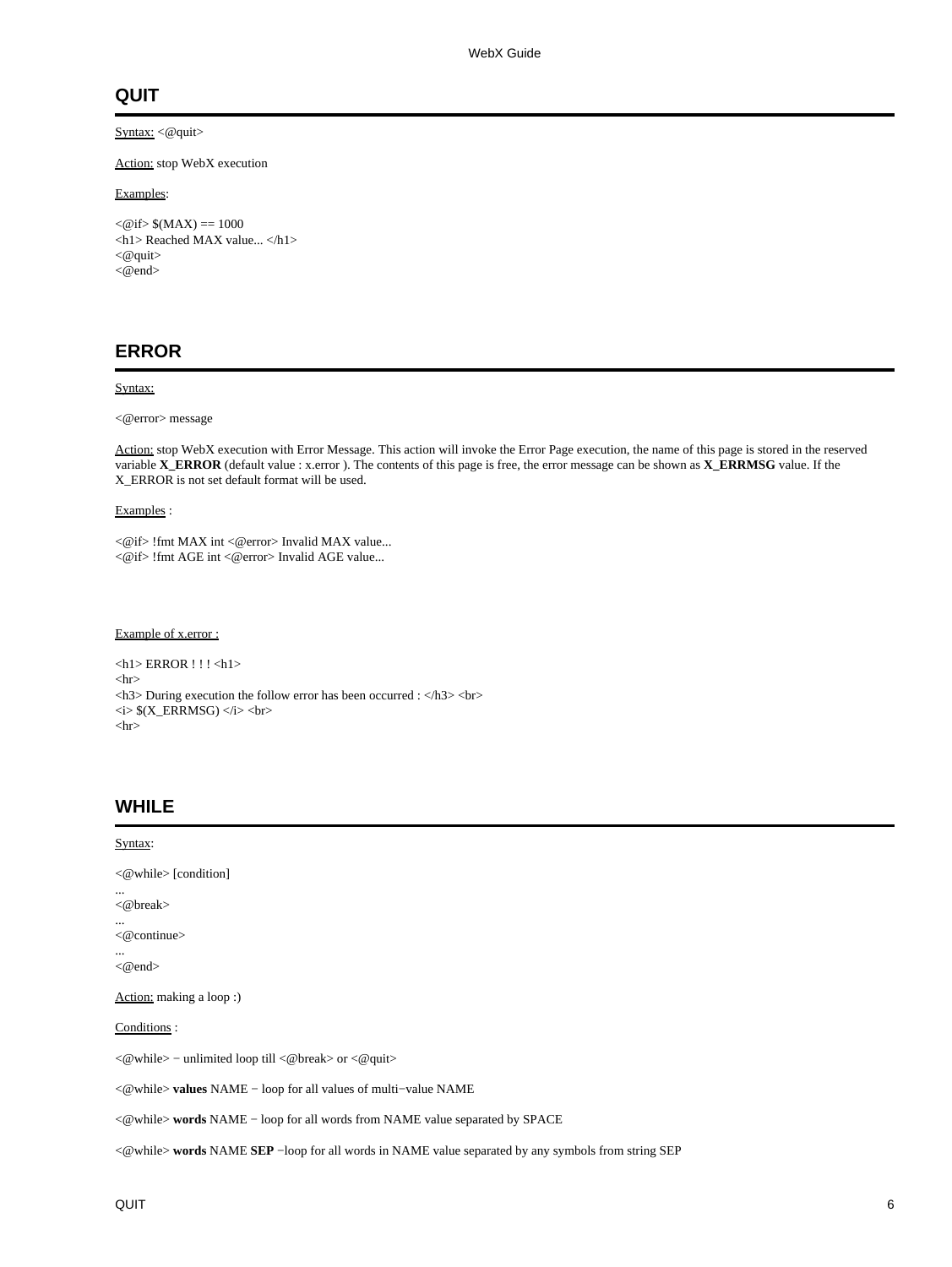Note: during a loop for values or words the NAME value will keep one of values or words at time.

Examples:

## **WHILE: Unlimited loop**

```
<@State>= "Ok"
<@while>
...
\langle\text{@if}\rangle\ $(State) != "Ok" \langle\text{@break}\rangle...
<@end>
```
## **WHILE: Multivalues**

### INPUT FORM

```
...
<form action=/cgi−bin/WebX method=POST>
...
<b> City included for search: </b>
<select name=City size=10 multiple>
<option> Paris
<option> Kiev
<option> St.Petersburg
<option> Moscow
...
</select>
...
<input type=hidden name=X_PAGE value=result_page>
<input type=submit name=GO value=" Start Search ">
...
</form>
result_page:
...
<@query>= "select * from Country;"
<@Where>= ""
<@OR>= ""
<h3> Search for City(s) :</h3><hr>
<@while> values City
$(City) <br>
<@Where>= "$(Where) $(OR) City = '$(City)' "
<@OR>="or"
```
<@end>

 $\langle$ hr $>$ 

<@if> filled Where <@query>= "select \* from Country where \$(Where);" ...

Result: if it was selected Kiev and Paris you'll have in "query": select  $*$  from Country where City = 'Kiev' or City = 'Paris';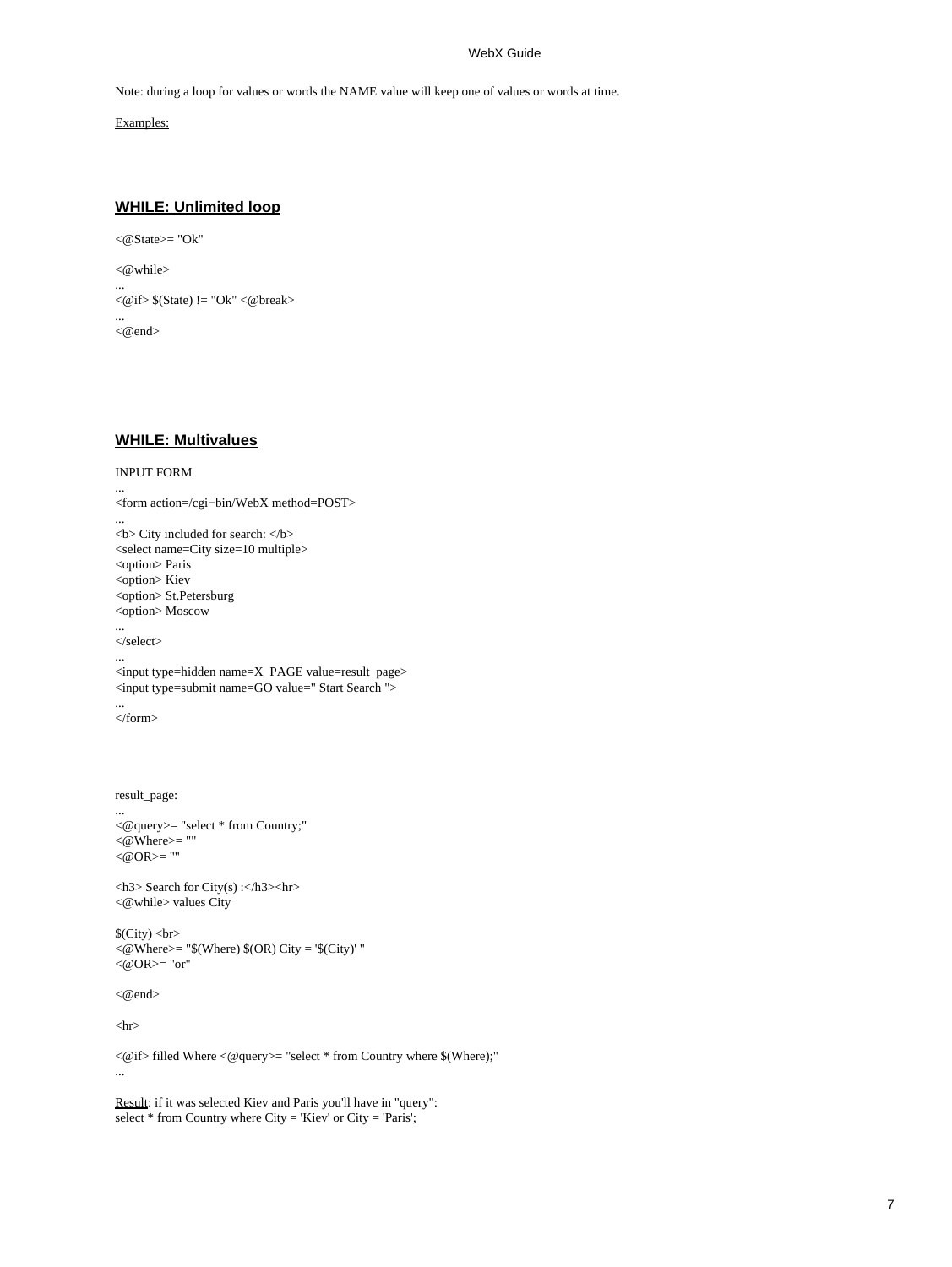### <span id="page-7-0"></span>WHILE : Words

```
<@Count>= "1;2;3;4;5;10;12;56;100"
```

```
<@while> words Count ";"
$(Count) ** 2 = $(expr : $(Count) * $(Count)) < br><\!\!\varnothingend>
```
<@if> filled SearchWords <@query>= "select \* from hotels where keyword in( " <@comma>= ""

```
<@while> words SearchWords
```

```
<@query>= "$(query)$(comma) '$(SearchWords)' "
< @comma>= ",
```
<@end>

```
\langle \textcircled{query} \rangle = \text{``}\$(query) );"
<@end>
```
# **UNLINK**

### Syntax:

<@unlink> Filename

Action: delete the file

Examples:

<@unlink> /tmp/myfile

# **FILE**

### Syntax:

<@file> Filename

 $<@end>$ 

...

Action: add all WebX output from the <@file> to the <@end> to the file named Filename.

### Examples :

```
<@unlink> "/tmp/page.$(No)"
<@file> "/tmp/page.$(No)"
...
<@end>
...
```

```
<@include> "/tmp/page.$(No)"
<@unlink> "/tmp/page.$(No)"
```
# **COOKIE**

### Syntax:

<@cookie> Name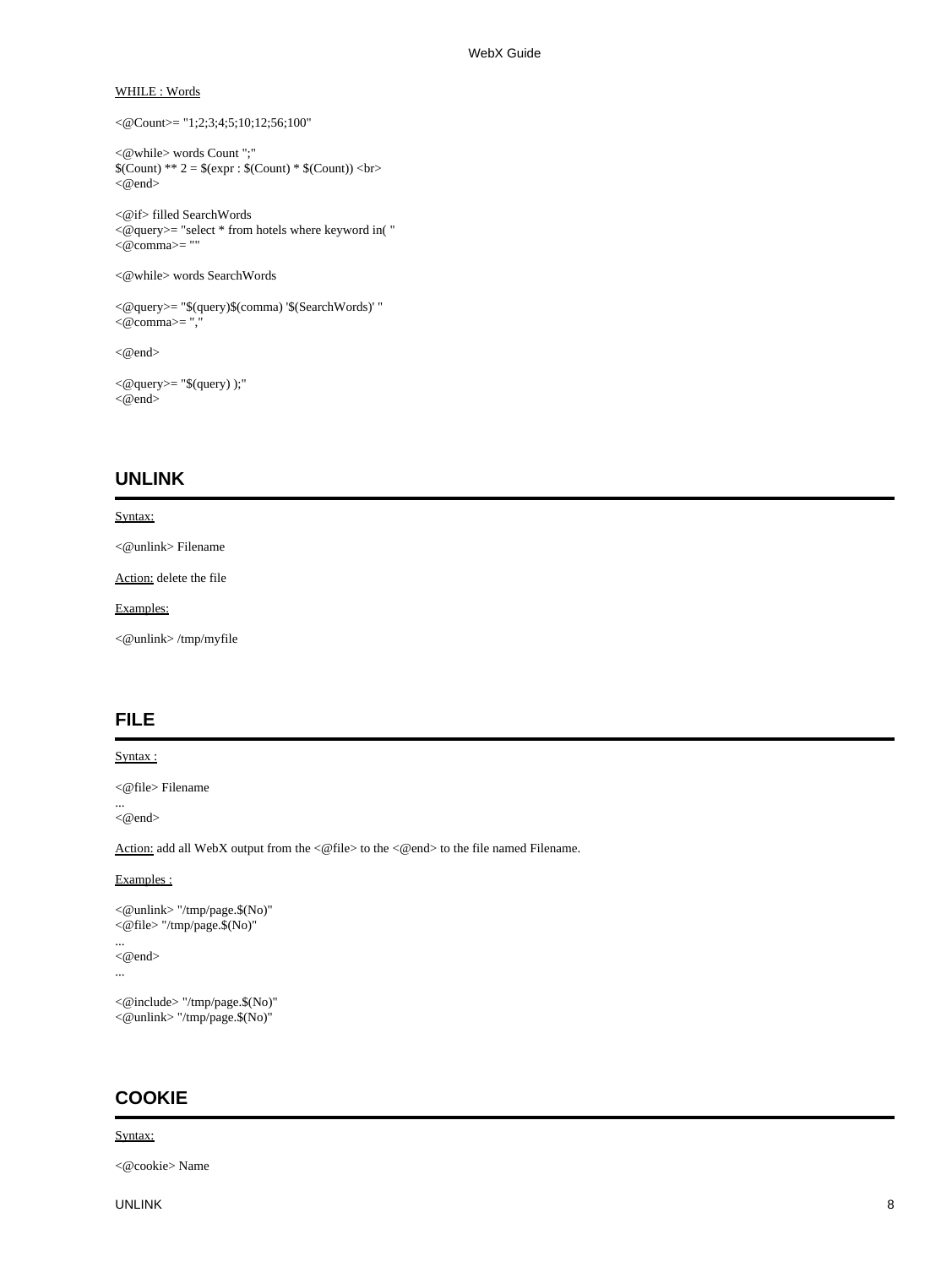<span id="page-8-0"></span>Action: get the Netscape Cookie value to the WebX variable (with the same name)

Note : the feature of the setting a cookie value is inactivated for the moment

Examples:

<html>

... <@cookie> USER\_ID

<@if> !filled USER\_ID <@include> ./login.html <@quit> <@end>

<@include> ./welcome−\$(USER\_ID).html </html>

# **FUNCTION & CALL**

# Syntax:

...

...

...

...

<@function> FunctionName <@return> <@return> \$(value) <@end> <@function> FunctionName( parameters ) <@end> <@call> FunctionName <@call> FunctionName( parameters ) \$(call:FunctionName) \$(call:FunctionName( parameters )) Action: function using Note : function can be recursive Examples: <@function> Power2( val )  $\langle$  @return> \$(expr: \$(val) \* \$(val)) <@end> <@function> Fact( val )  $\langle \text{@if>}$  val = 1  $\langle \text{@return>}$  1 <@return> \$(expr: \$(val) \* \$(call:Fact( \$(expr: \$(val) −1) ) ) ) <@end> <@function> Reset( v1,v2,v3 )  $<$ @set $>$ \$(v1) 0

 $<@set>$(v2)1$  $<$ @set $>$ \$(v3) 2

<@end> ...

FUNCTION & CALL 9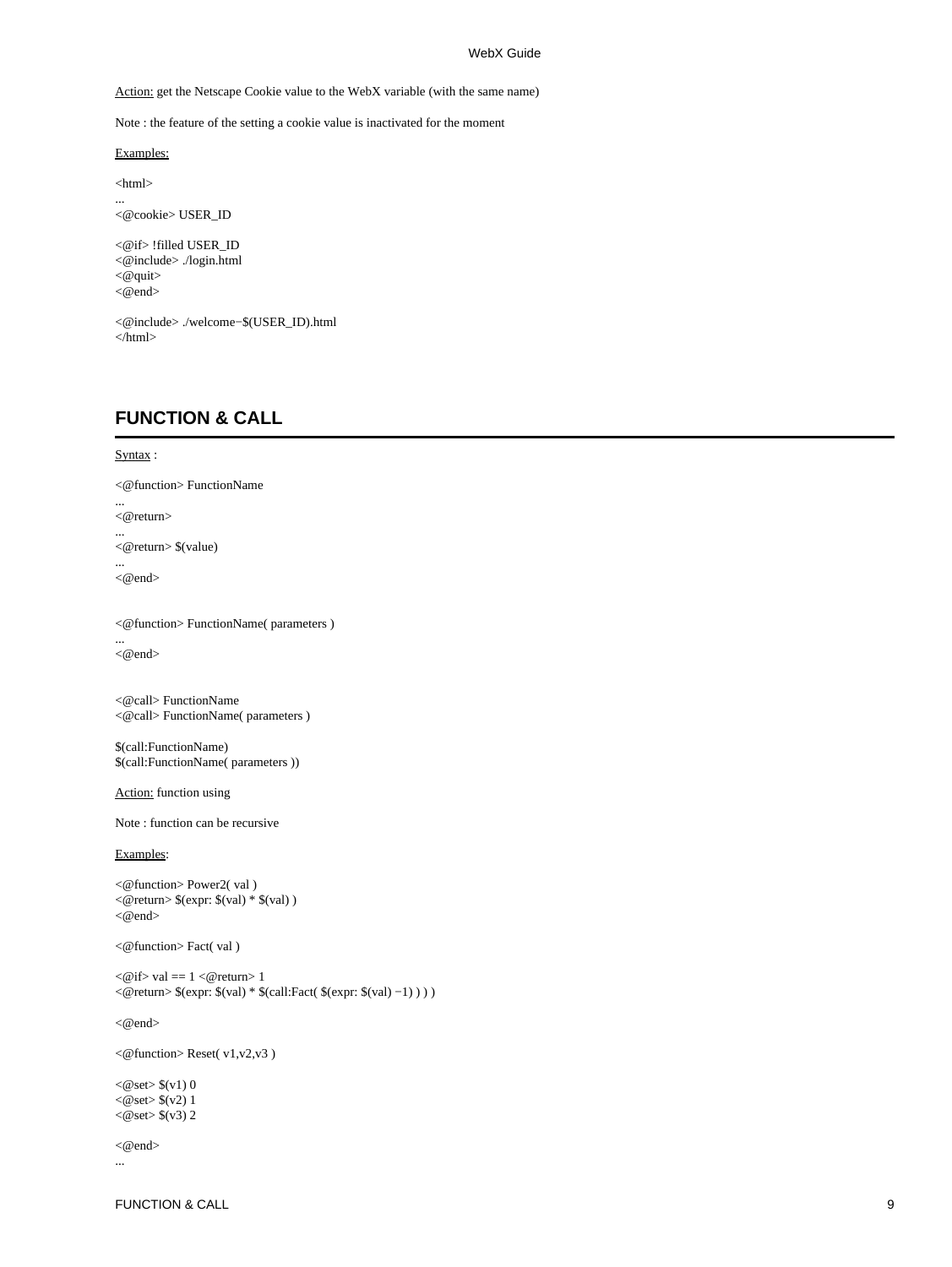<span id="page-9-0"></span> $$(numb) ** 2 = $(call:Power2( $$(numb)$ ))$  $$(number)! = $(call:Fact( $(number)) )$ 

Old values :  $A = $(A), B = $(B), C = $(C)$$  $\langle$  @call>Reset(A, B, C) New values :  $A = \$(A), B = \$(B), C = \$(C)$ 

# **REPLACE**

#### Syntax:

<@replace> Name OldString NewString

Action: replace all parts of the old text by the new one in the Name value

### Examples:

```
<@replace> Name "'" "''"
<@replace> Address "'" "''"
```
<@query>= "insert into Client( Name, Address ) values ( `\$(Name)', `\$(Address)' ) ;" <@replace> Country "FR" "France"

# **FILE I/O**

### Syntax:

<@fopen> fpID Filename mode state − open a file <@fgets> fpID ValName size state − read a line from file <@fputs> fpID Value state − write a line to file <@fclose> fpID state − close an opened file

Action: File I/O interface

fpID − any unique name uses to name file descriptor (*stdin*, *stdout* and *stderr* are reserved names for std−I/O) mode − any legal fopen(3C) value ("w", "r", "a", etc.) state − name of value where will be stored the operation status

Examples:

<@fopen> fpIN "input.txt" "r" sst <@if> \$(sst) != 0 <@error> Cannot open input file... <@fopen> fpOUT "\$(outputFilename)" "w" sst <@if> \$(sst) != 0 <@error> Cannot open output file: \$(outputFilename)

<@while>

<@fgets> fpIN buff 200 sst  $\langle \text{@if}\rangle \$  (sst) != 0  $\langle \text{@break}\rangle$ <@if> "\$(buff)" like "\*Comment\*" <@continue> <@replace> buff "Windows" "UNIX" <@fputs> fpOUT "\$(buff)\$(\n)" sst

<@end>

<@fclose> fpOUT <@fclose> fpIN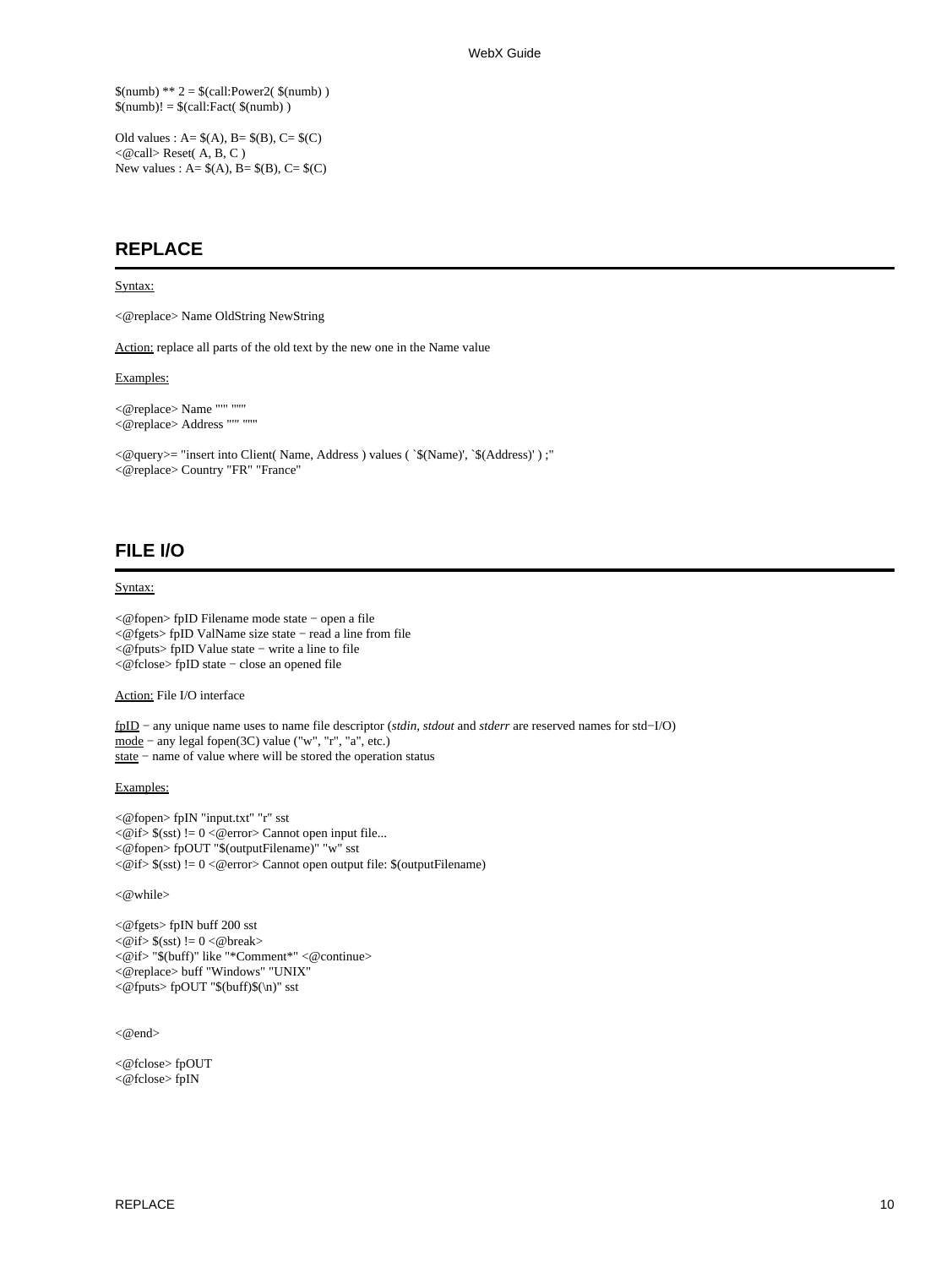# <span id="page-10-0"></span>**PROCESS I/O**

## Syntax:

<@popen> ppID Command mode state − open a process stdin/stdout <@fgets> ppID ValName size state − read a line from process stdout <@fputs> ppID Value state − write a line to process stdin <@pclose> ppID state − close an opened process

Action: Process I/O interface

ppID − any unique name uses to name file descriptor mode − any legal popen(3C) value ("w" or "r") state − name of value where will be stored the operation status

### Examples:

<@popen> pp "ls −l" "r" sst <@if> \$(sst) != 0 <@error> Cannot open "ls" command...

#### FILE SIZE OWNER

=================================

<@while>

<@fgets> pp buff 200 sst  $\langle \text{@if}\rangle \$  (sst) != 0  $\langle \text{@break}\rangle$ <@if> \$(word:buff:1) like "d\*" <@fputs> stdout "/" \$(word:buff:9) \$(word:buff:5) \$(word:buff:3)

 $<@end>$ =====================================

<@pclose> pp

# **SLEEP**

### Syntax:

<@sleep> sec

Action: suspend execution for a number of seconds (sleep :))

### Examples:

\*\*\*tail of the file: \$(filename)

```
<@fopen> fp "$(filename)" "r" sst
<@if> $(sst) != 0 <@error> Cannot open file: "$(filename)" ...
```
<@while>

```
<@fgets> fp buff 300 sst
<\!\!\varnothingif> \mathcal{S}(sst) := 0<@sleep> 1
<@continue>
<@end>
$(buff)
```
<@end>

# **CHDIR**

Syntax: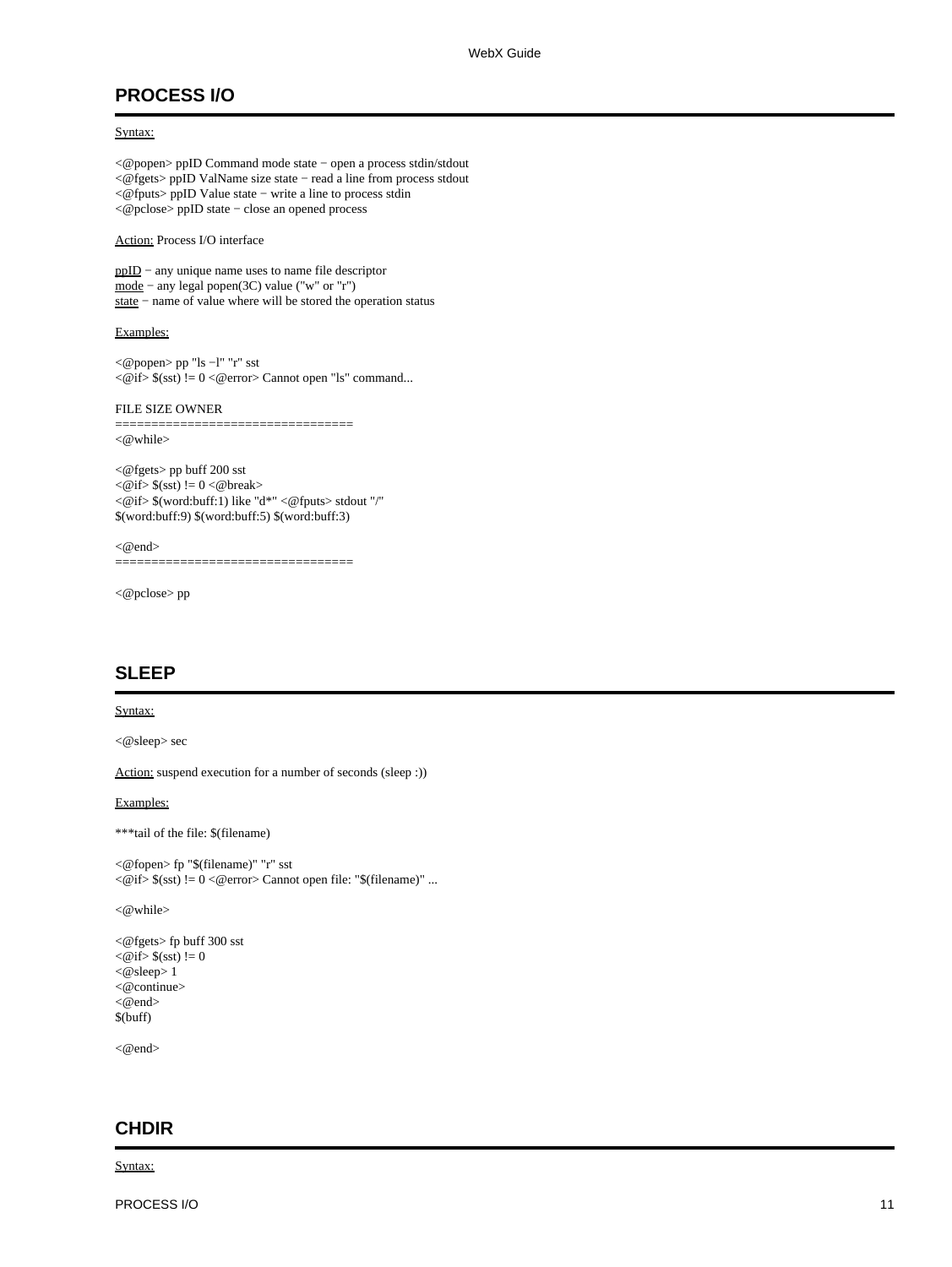### <span id="page-11-0"></span><@chdir> directory

# Action: change the current directory

Note: when WebX started the current directory is changed to the root directory for the current config (see x.config)

Examples:

<@chdir> \$(DIR)

<@file> output.txt

<@end>

...

# **COMPILE**

### Syntax:

<@compile> ON/OFF

Action: set on/off value translation (default − ON)

### Examples:

<@name>= "Unknown" \$(name) −> Unknown <@compile> OFF \$(name) −> \$(name)

# **HTML**

#### Syntax:

<@html> ON/OFF

Action: set on/off translation accentuated letters to the HTML equivalents (default ON)

Examples:

<@name>= "Hélène" \$(name) -> H´lène <@html> OFF \$(name) −> Hélène

# **COMMENTS**

### Syntax:

<@−− Any text −−@>

Action: put some comments :))

### Examples:

<@−− Follow lines are comments and next command will never work:

<@shell> rm −rf \*

but it's very dangerous to put it after end of comments... −−@>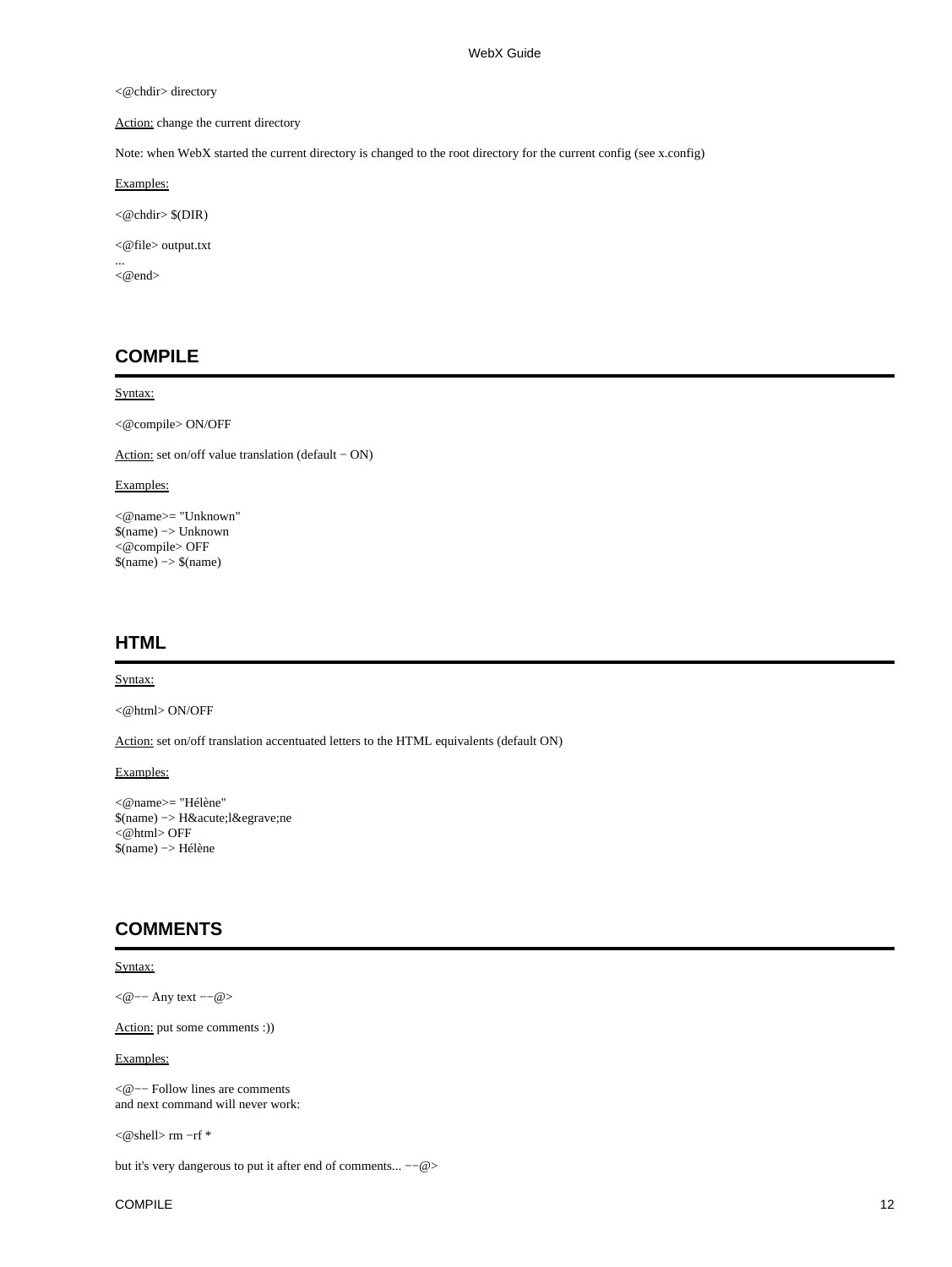# <span id="page-12-0"></span>**In−Line Values and Functions**

**today** − reserved variable with the current date in format YYYY−MM−DD

### Examples:

Today is \$(today).  $<@set>query$  "select  $*$  from News where NEWS\_DATE = '\$(today)';"

**X\_DT** − reserved variable with the current datetime in seconds since 1970 (UNIX time)

#### Examples:

Last news for the last hour... <@query>= "select \* from News where TIMESTAMP between \$(X\_DT)−360 and \$(X\_DT);"

**dt2str:Name:Format, str2dt:Name:Format** − internal functions to convert UNIX time to string and back, Format can be represented by any character pattern contains DD, MM, HH, etc.

#### Examples:

Now is \$(dt2str:X\_DT:hh:mi:ss dd−mm−yyyy). <@fputs> stdout "Enter date format: " <@fgets> stdin Format 100 <@fputs> stdout "Enter date: " <@fgets> stdin Date 100

<@query>= "update News set TIMESTAMP= \$(str2dt:Date:\$(Format));"

**cut:len:NAME** − function to cut the value of NAME variable to len characters (it can protect your code if at place of 10 letters user sends to you  $10.000$  ...)

### Examples:

<@Name>= "\$(cut:20:Name)" <@Address>= "\$(cut:60:Address)"

**len:NAME** − function to give the length of the NAME value

#### Examples:

 $\langle$ @if> icmp \$(len:Name) > 20

WARNING : The entered Name is longer than 20 characters, so it'll be truncated <br>

 $<@end>$ 

<@Name>= "\$(cut:20:Name)"

**str:begin:end:NAME** − function to get the substring from the NAME value

### Examples: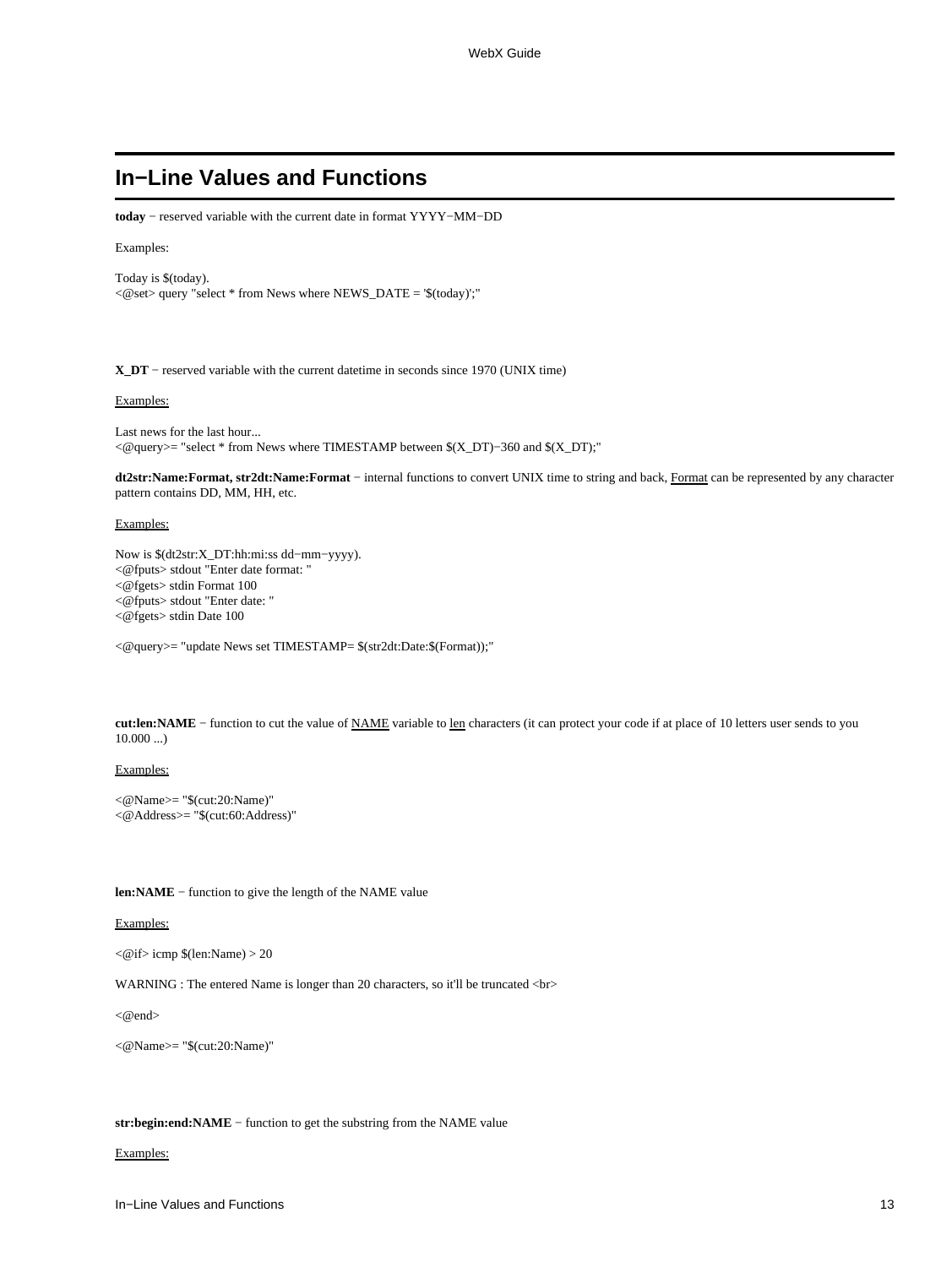<@fgets> fp buff 200 sst  $<\!\!\varnothing\!\!$  query  $>=$  "insert into address<br>( Street, No, City )  $\backslash$ values( '\$(str:1:40:buff)', \$(str:41:45:buff), '\$(str:46:60:buff)' );"

**word:NAME:no** − function to get the word number no from the NAME value

#### Examples:

<@popen> pp "ls −l" "r" sst  $\langle \mathcal{Q}$  if >  $\frac{1}{5}$  (sst) != 0 < @ error > Cannot open "ls" command...

#### FILE SIZE OWNER

=================================

<@while>

<@fgets> pp buff 200 sst  $\langle \text{@if}\rangle \$  (sst) != 0  $\langle \text{@break}\rangle$ <@if> \$(word:buff:1) like "d\*" <@fputs> stdout "/" \$(word:buff:9) \$(word:buff:5) \$(word:buff:3)

 $<@end>$ 

=================================

<@pclose> pp

**trim:NAME** − function to drop insignificant spaces in the NAME value

### Examples:

Title =  $f(Title)$  =  $\geq$  " Hello, Mister Dr. Brown!!! " trim Title = \$(trim:Title) ==> "Hello, Mister Dr. Brown !!!"

### **crypt:NAME\_val:NAME\_passwd** − function to crypt/uncrypt any value by password

### Examples:

...

<@passwd>= "Very secret password!" Value: "\$(value)" is crypted to: "\$(crypt:value:passwd)"... <@value>= "\$(crypt:value:passwd)"

Crypted Value: "\$(value)" is uncrypted to: "\$(crypt:value:passwd)"... ...

<@cookie> Login <@if> !exist /home/\$(crypt:Login:passwd)/welcome.html <@error> "Wrong User Name!" <@end>

<@include> /home/\$(crypt:Login:passwd)/welcome.html

#### **txt2url:NAME, url2txt:NAME** − functions to convert text to URL format and back

#### Examples:

Title = \$(Title) ==> Story of L'Oreal URL Title = \$(txt2url:Title) ==> Story%20of%20L%27Oreal

so the correct URL is : <a href=/cgi−bin/WebX/x.search?Title=\$(txt2url:Link)> \$(Title) </a>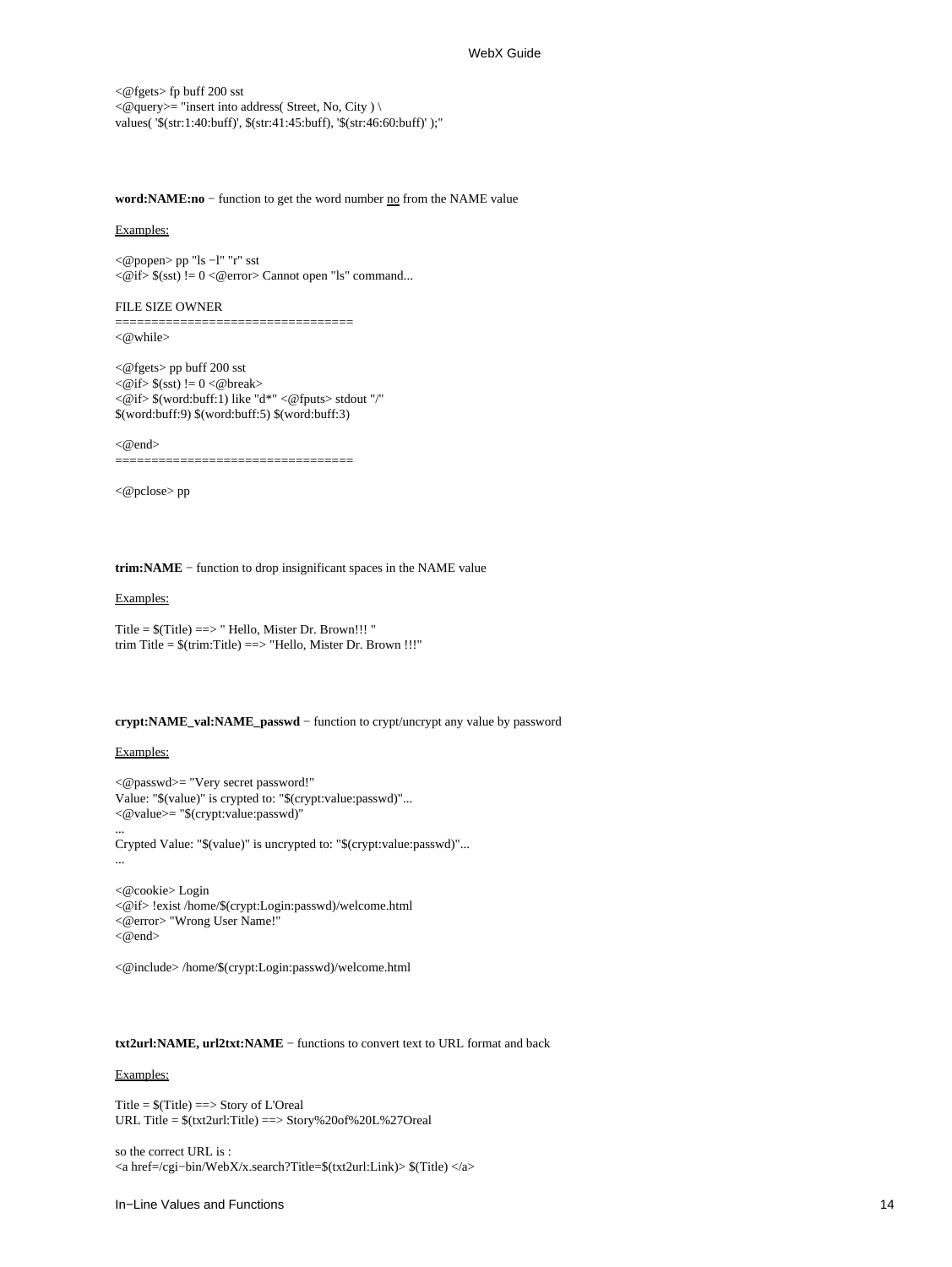**uppercase:NAME, lowercase:NAME** − functions to convert text to upper/lower case

Examples:

<@if> « \$(uppercase:City) » == « PARIS » <@call> parisLINE

...

<@call> \$(lowercase:City)LINE

**\n, \r, \t** − the reserved values to print the <NL>, <CR>, <Tab>

### Examples:

Result : \$(\t)\$(number) \$(\t)\$(score) \$(\n)  $\langle \text{e} \rangle$  string `\$(\t)`  $\langle \text{e} \rangle$  Text \\$\(\n) \cdot \cdot \cdot \cdot \cdot \cdot \cdot \cdot \cdot \cdot \cdot \cdot \cdot \cdot \cdot \cdot \cdot \cdot \cdot \cdot \cdot \cdot \cdot \cdot \cdot \cdot \cdot \cdot \cdot \cdot \cdot \cdot \cdo \$(Text)

**sh:NAME** − function to escape shell command from the NAME/value (security reasons)

### Examples:

if \$(Name) is: "nobody; cd /; rm −rf \*" (sh:Name) is: "nobody\; cd  $\wedge$ ; rm -rf \\*" <@shell> /bin/script −login "\$(sh:Name)" 2>&1

**int:format:VALUE** − function to present integer value (decimal) as output of C function "printf"

### Examples:

 $<@Numb>= 100$ Numb (%05d) = \$(int:%05d:\$(Numb)) <br> Numb (%05o) = \$(int:%05o:\$(Numb)) <br> Numb  $(\$05h) = $(int:\%05h:\$(Numb)) < br>$ 

**expr:VALUES** − expression − function to calculate arithmetical expression

#### Examples:

 $<\,emptyset$ A $>=$ 1  $<@$  while>

...

 $\langle \text{QTOTAL}\rangle = \$(\text{expr}: $(\text{TOTAL}) + $(\text{X})/$(\text{Y})$)$ 

...  $<\!\omega$ A>++  $\langle$  @if > icmp  $\$(A)$  >= 5  $\langle$  @break> <@end>

**Note:** \$(expr: 20/3) => 6; \$(expr: 20.0/3) => 6.66666...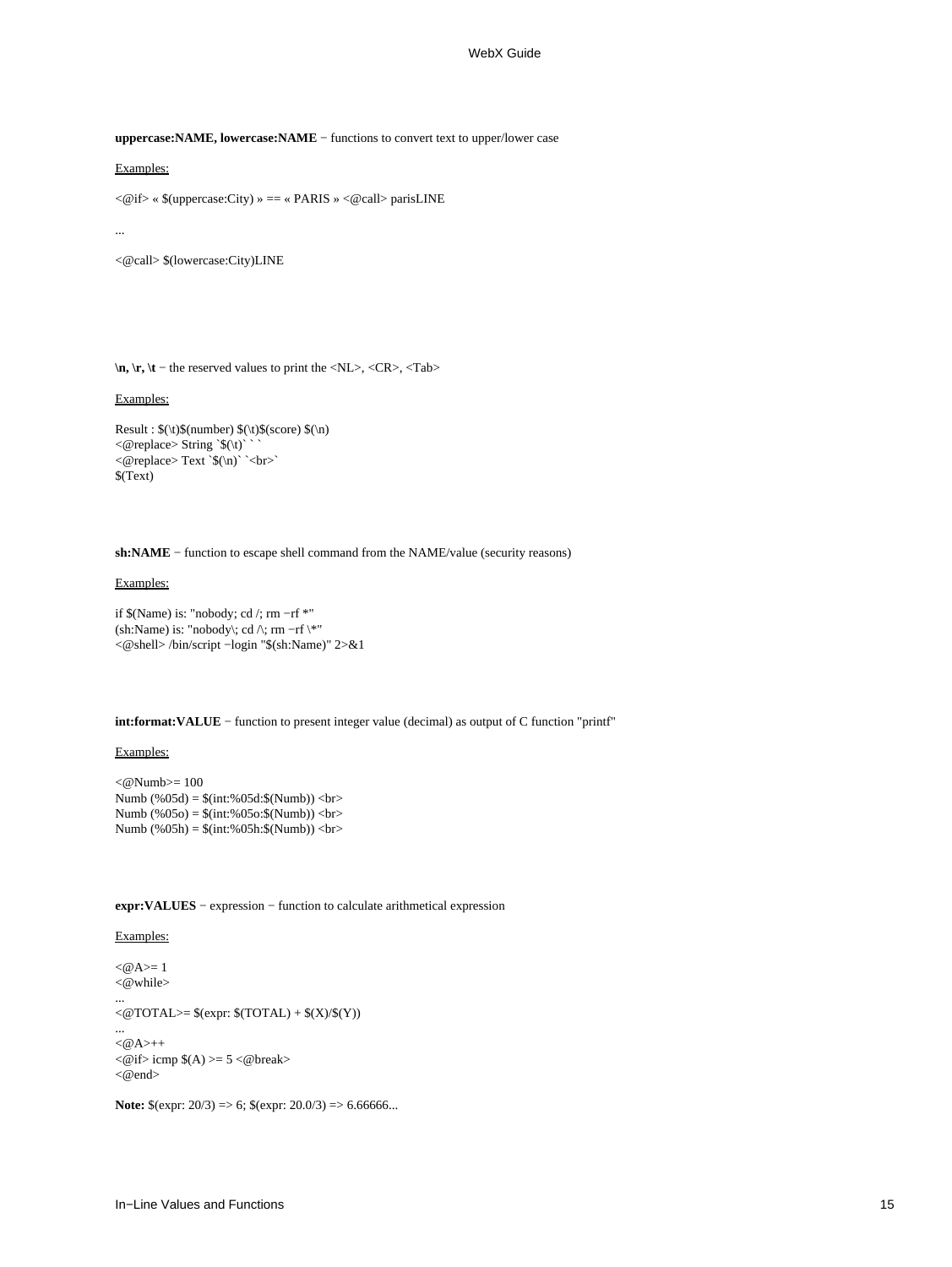**X\_ERRMSG** − reserved variable with the last WebX error message

Examples:

```
\langle \mathcal{Q} if \rangle \(X_SQLCODE) != 0
<h1> Database Error Message: $(X_ERRMSG) </h1>
<@quit>
<@end>
```
**X\_ROOT** − reserved variable keeps the WebX root directory name for the current config

Examples:

<@include> "\$(X\_ROOT)/Lib/x.draw"

**DIR** − reserved variable keeps the WebX current directory name

Examples:

```
<@include> "$(DIR)/init.html"
<@shell> $(DIR)/../bin/checkuser "$(Login)"
<@chdir> $(DIR)
```
**X\_PID** − reserved variable keeps the WebX process id (pid)

Examples:

<@file> "/tmp/.out.\$(X\_PID)"

#### **X\_PROG** − reserved variable keeps the WebX process name

Examples:

<@if> \$(X\_PROG) like "\*.IFX" <@X\_BASE>= informix <@if> \$(X\_PROG) like "\*.ORA" <@X\_BASE>= oracle

**env:NAME** − function to take the environment value

Examples:

PATH=\$(env:PATH) <br> SCRIPT\_NAME=\$(env:SCRIPT\_NAME) <br> USER=\$(env:REMOTE\_USER) <br> Called URL=\$(env:HTTP\_REFERER) <br>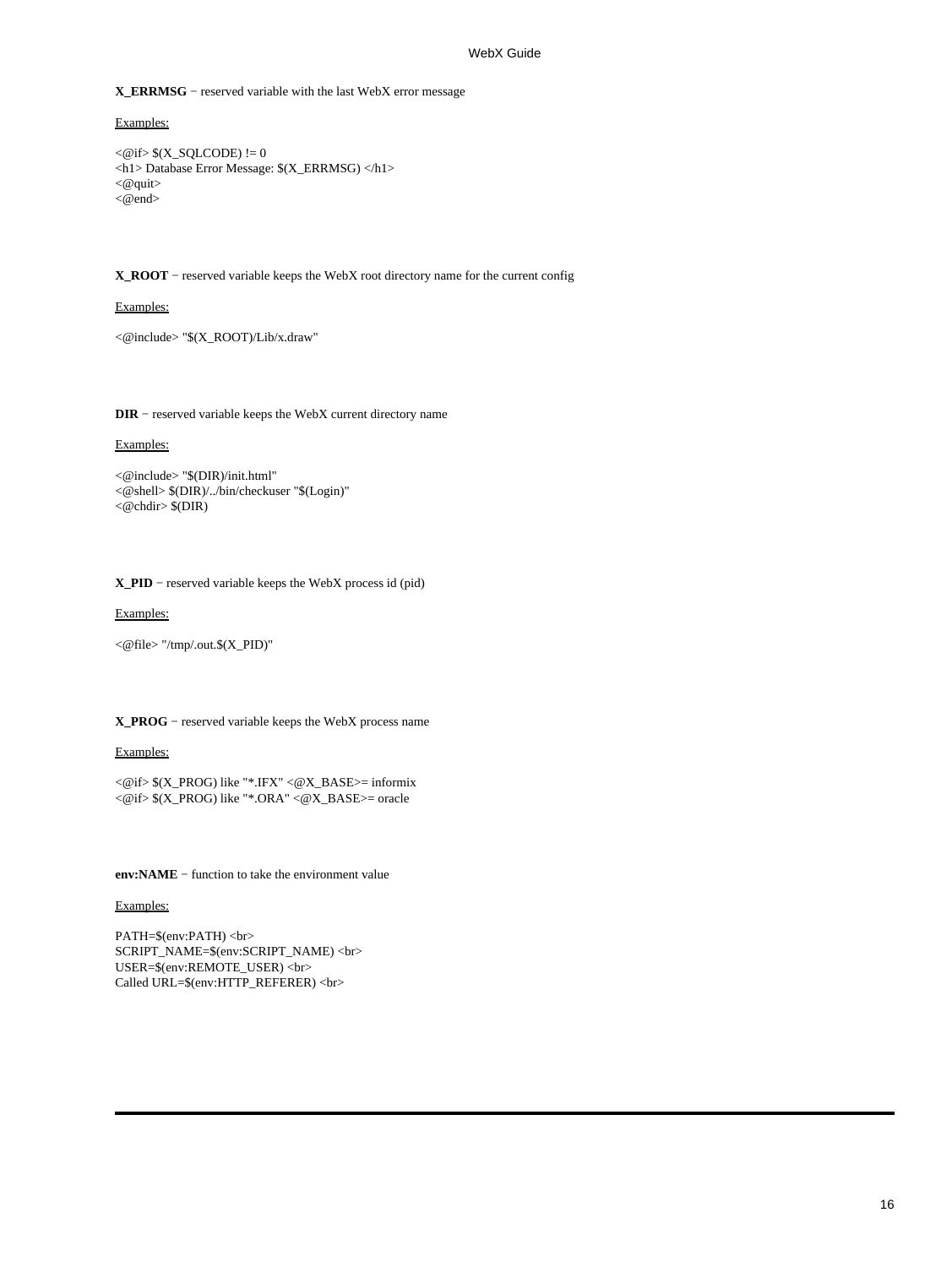# **Database Interface**

It's very easy... :)

First, before you run any database queries you need to give values for follows variables:

**X\_BASE** − database name (if you don't use the default database name) **X\_USER** and **X\_PASSWD** − connection user name and password (if you don't use the default (login) connection)

For the immediate execution query you can use:

<@sqlexec> SQLquery

For the query which return some values you can use:

<@sql> SQLquery

 $<$  @ hreak $>$ 

...

... <@continue>

... <@end>

**Note**: in the second case any query may be executed, even for immediate execution, so if you know nothing about nature of your query (user input, for example) – use second kind of SQL call.

The body between <@sql> – <@end> will be executed if the SQL query is finished correctly. For the SELECT query the body will be executed for every successful FETCH. Values fetched from the database become the normal WebX variables with the same names as the column names in SELECT. The reserved variable **X\_sqlnames** keeps a name list of all selected columns (names are separated by '**;'** ). You can switch the lower (default) to upper case for the column names using:

<@sqlnames> uppercase/lowercase

WebX can keep till 10 (default value) active SQL queries on the same time, so no problem for the recursive selects.

By default, if it takes place some errors during query execution WebX will finish with SQL Error Message. If you prefer to personalize the reaction of your application on errors you can force WebX to ignore any SQL errors via <@sqltrap> call and manage them yourself. The reserved variable **X\_SQLCODE** keeps the state after last SQL execution  $(0 = OK)$ .

<@sqltrap> ON/OFF

Also, if time to time you change the database mode to support or unsupport transactions you can force WebX to ignore any SQL errors during BEGIN/COMMIT/ROLLBACK execution:

#### <@sqltrap> OFF\_TRANSACTIONS/ON\_TRANSACTIONS

If you execute INSERT statements using autoincrement/serial fields, the reserverd variable **X\_INSERT\_ID** will keep the last inserted value (of course if this kind of feature enabled in the database).

Let show some examples with SQL queries...

### **SELECT**

SELECT simple

...  $\langle$  @X\_BASE $\rangle$ = dim <@X\_USER>= dim <@X\_PASSWD>= WebX

<!−− skip first 10 records and show next 40 −−!>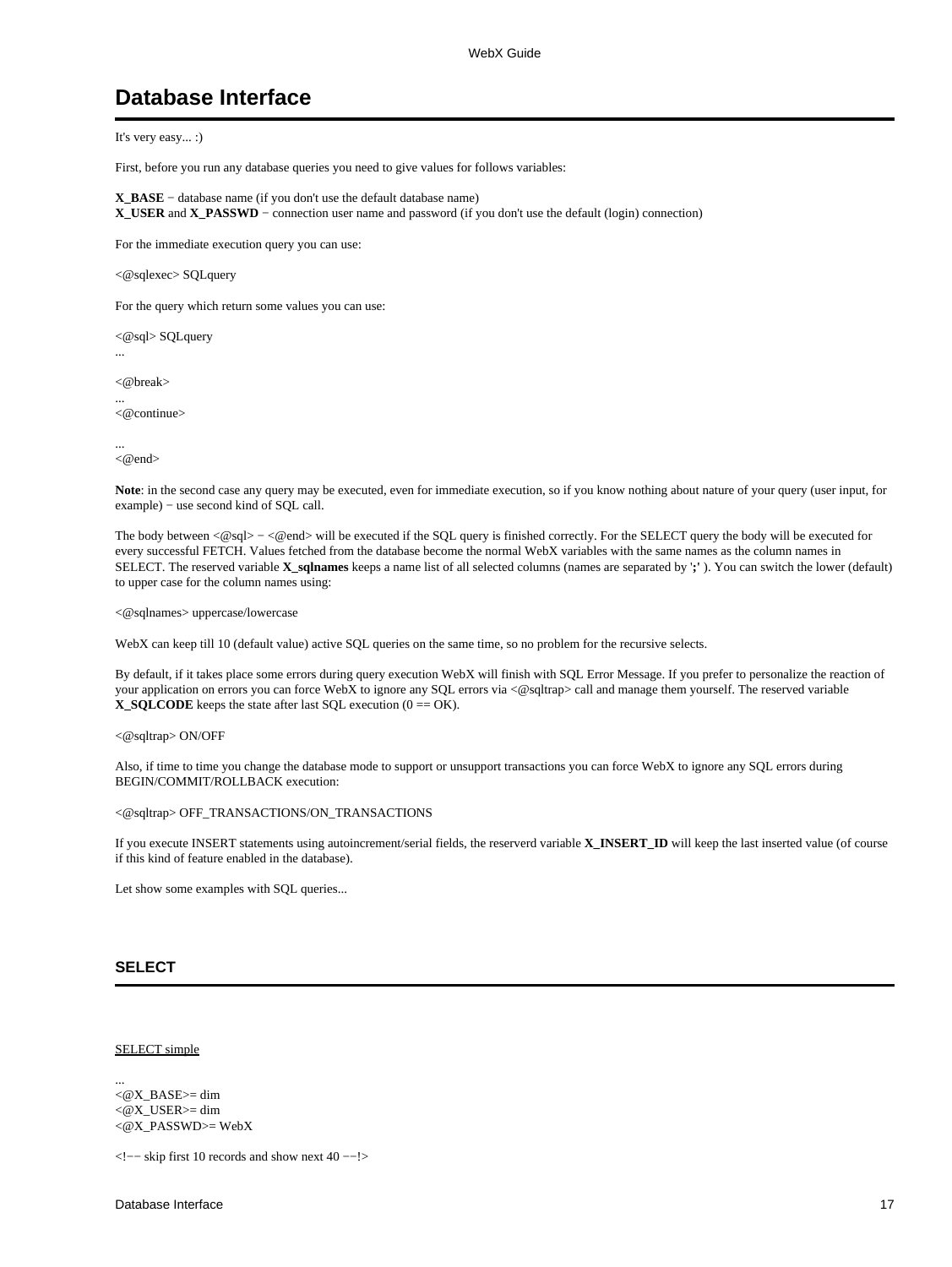```
<table border=3>
\langletr>\langleth> No. \langleth>\langleth> Author \langleth>\langleth>\langleth>\langleth>\langleth>\langletr>
```
 $<@no>=0$ 

```
<@sql> select author, title, year from book order by year;
```

```
<@no>++\langle \text{@if}\rangle icmp \eta (no) \langle 10 \rangle \langle \text{@continue}\rangle<@if>icmp $(no) > 50 <@break
```

```
<tr><td align=right> $(no). </td>
<br><td> $(author) <br><td><br><td>§(title) <br><td><br><td>$(year) < /td>\langle t
```
<@end>

</table>

**SELECT Recursive** 

```
<!−−− Print a tree from book_catalogue table:
```
======================================= [ parent ] [ ref ] [ name ] [ print\_date ]

Note : parent & ref makes the father/son relation

=======================================

```
Like:
0, 1, `INFORMIX User Manual', '1996−09−17'
1, 2, 'Part I', '1996−09−17'
2, 3, 'SQL intro', '1996−09−17'
...
1, 4, 'Part II', '1996−09−17'
1, 5, 'Part III', '1996−09−17'
...
0, 6, 'INFORMIX Administration', '1996−09−17'
−−−>
...
<@function> PrintTree( parentID )
<ul>\langle \textcircled{ } sql> select * from book_catalogue where parent = $(parentID);
\langleli>\langlei> \(name) \langlei> Modified: \gamma(print_date)
<@call> PrintTree( $(parent) )
<@end>
\langle u|<@end>
...
<h1> The Catalogue Tree<h1> 
\langlehr><@call> PrintTree( 0 )
\langlehr>...
```
## **INSERT**

<@sqlexec> insert into book( author, title, year ) values( '\$(Author)', '\$(Title)', '\$(Year)' );

...